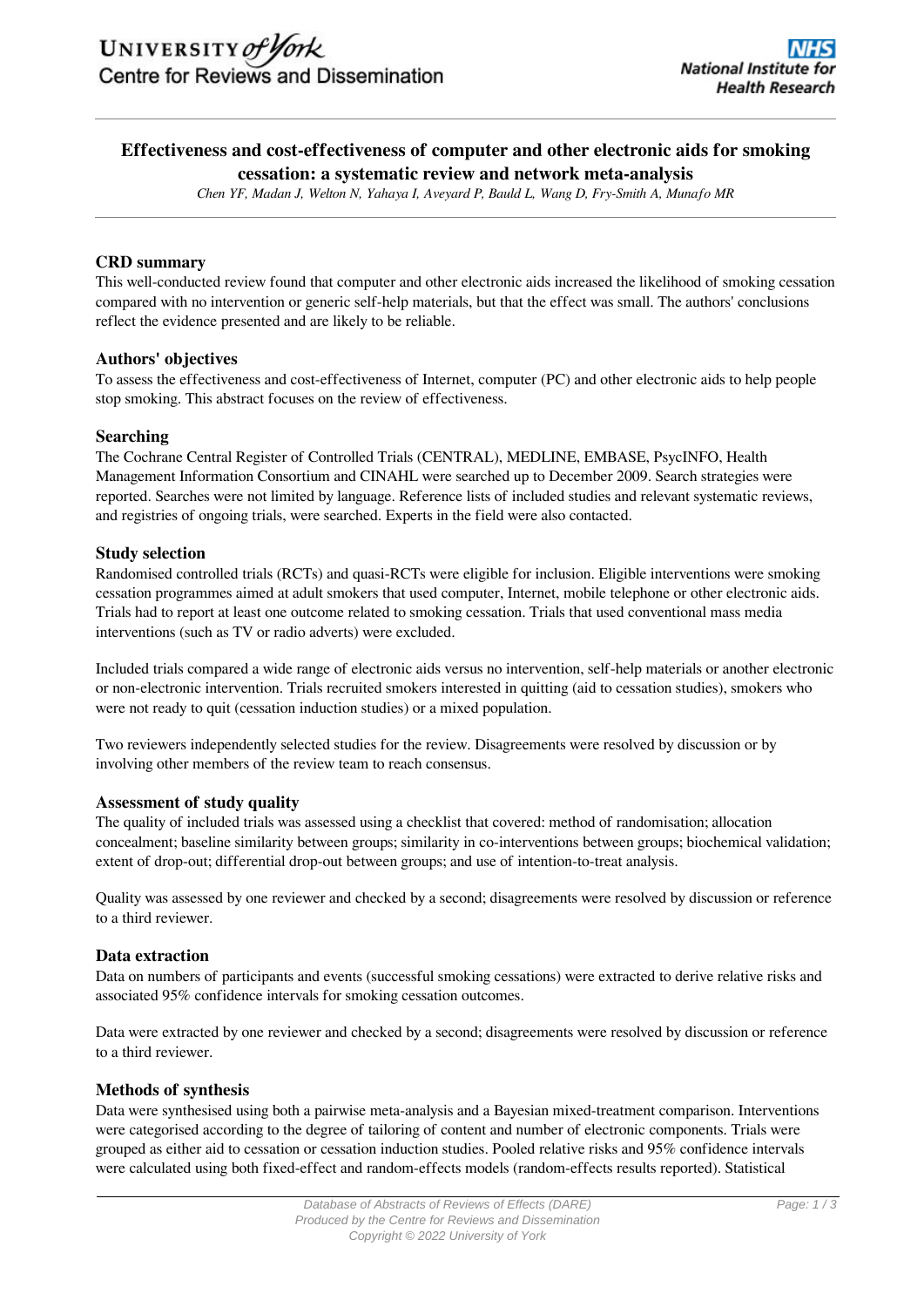

heterogeneity was assessed using  $I^2$ .

The mixed-treatment comparison synthesised evidence from all the comparisons to produce pooled hazard ratios and associated 95% credible intervals for relapse following successful smoking cessation (full details in the report).

Funnel plots and Egger's test were used to assess potential publication or small study biases.

### **Results of the review**

Sixty RCTs and quasi-RCTs were included. Numbers of participants and quality assessment results were reported in full, but no overall summary was reported.

Compared with no intervention or generic self-help material, interventions using electronic aids significantly increased the likelihood of achieving prolonged abstinence or point prevalence abstinence from smoking, measured at the longest follow-up. Pooled relative risks were 1.32 (95% CI 1.21 to 1.45) for prolonged abstinence and 1.14 (95% CI 1.07 to 1.22) for point prevalence abstinence at follow-up. There was no substantial heterogeneity in these analyses.

There were no substantial differences in effect size between aid to cessation and cessation induction studies.

The mixed-treatment comparison showed a small but statistically significant positive intervention effect on time to relapse (mean HR 0.87, 95% CrI 0.83 to 0.92).

Extensive further results were reported.

#### **Cost information**

Decision-analytic modelling indicated that adding an electronic intervention to non-electronic behavioural support was likely to be cost-effective but there was substantial uncertainty as to the most cost-effective type of intervention.

#### **Authors' conclusions**

Computer and other electronic aids increased the likelihood of smoking cessation compared with no intervention or generic self-help materials, but the effect was small.

#### **CRD commentary**

The review question and inclusion criteria were clear. The search was thorough and included attempts to locate unpublished trials. Appropriate methods were used to minimise errors or bias during the review process.

The quality of included trials was assessed using appropriate criteria. Relevant details of included trials were reported. The pair wise meta-analysis used standard methods; clinical heterogeneity was addressed by grouping similar interventions and comparators for analysis. Statistical heterogeneity was assessed. Methods used for the mixed treatment comparison seemed appropriate.

This was a well-conducted review and the authors' conclusions are likely to be reliable

#### **Implications of the review for practice and research**

Practice: The authors did not state any implications for practice.

Research: The authors stated that further research was needed on the relative benefits of different forms of delivery for electronic aids and the content that would be delivered. They also recommended research on the impact on effectiveness of involving users in the design of interventions, and on how electronic aids could be applied in routine practice and in the community.

#### **Funding**

National Institute for Health Research, Health Technology Assessment Programme, UK.

#### **Bibliographic details**

Chen YF, Madan J, Welton N, Yahaya I, Aveyard P, Bauld L, Wang D, Fry-Smith A, Munafo MR. Effectiveness and cost-effectiveness of computer and other electronic aids for smoking cessation: a systematic review and network meta-